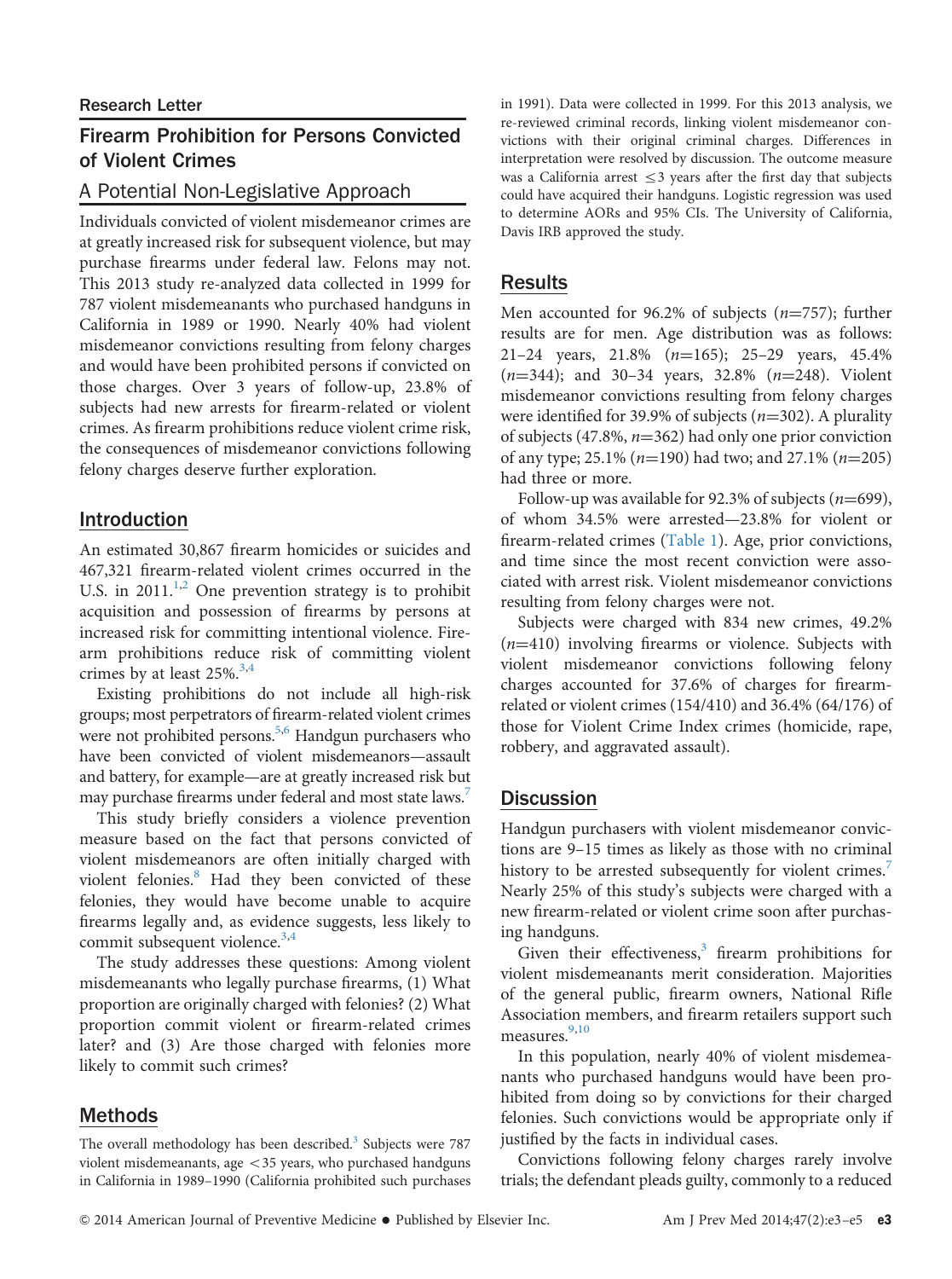|                                                        | Any crime                      |                   |          | Firearm or violent crime       |                   |         | Non-firearm, nonviolent crime  |                   |         |
|--------------------------------------------------------|--------------------------------|-------------------|----------|--------------------------------|-------------------|---------|--------------------------------|-------------------|---------|
| Characteristic                                         | $n$ (% <sup>a</sup> ) arrested | AOR (95% CI)      | p-value  | $n$ (% <sup>a</sup> ) arrested | AOR (95% CI)      | p-value | $n$ (% <sup>a</sup> ) arrested | AOR (95% CI)      | p-value |
| All subjects                                           | 241 (34.5)                     |                   |          | 166 (23.8)                     |                   |         | 151 (21.6)                     |                   |         |
| Age (years)                                            |                                |                   | 0.044    |                                |                   | 0.08    |                                |                   | 0.017   |
| $21 - 24$                                              | 70(46.1)                       | 1.74(1.09, 2.77)  |          | 50(32.9)                       | 1.57(0.95, 2.59)  |         | 49 (32.2)                      | 2.12(1.25, 3.61)  |         |
| $25 - 29$                                              | 101(31.6)                      | 1.09(0.74, 1.60)  |          | 66 (20.6)                      | 0.95(0.62, 1.46)  |         | 63(19.7)                       | 1.27 (0.80, 2.01) |         |
| $30 - 34$                                              | 70 (30.8)                      | $1.00$ (ref)      |          | 50(22.0)                       | $1.00$ (ref)      |         | 39(17.2)                       | $1.00$ (ref)      |         |
| Violent misdemeanor conviction from:                   |                                | 0.293             |          |                                | 0.277             |         |                                | 0.313             |         |
| Felony arrest                                          | 90(32.7)                       | 0.83(0.60, 1.17)  |          | 60(21.8)                       | 0.81(0.56, 1.18)  |         | 55 (20.0)                      | 0.82(0.55, 1.21)  |         |
| Non-felony arrest                                      | 151 (35.6)                     | $1.00$ (ref)      |          | 106 (25.0)                     | $1.00$ (ref)      |         | 96 (22.6)                      | $1.00$ (ref)      |         |
| <b>Prior convictions</b>                               |                                |                   | 0.0001   |                                |                   | 0.003   |                                |                   | 0.0001  |
| $\geq$ 3                                               | 87 (46.8)                      | 2.30(1.56, 3.41)  |          | 61 (32.8)                      | 2.01 (1.32, 3.07) |         | 59 (31.7)                      | 2.64 (1.69, 4.14) |         |
| $\overline{2}$                                         | 62 (34.4)                      | 1.17(0.78, 1.75)  |          | 41 (22.8)                      | 1.06 (0.67, 1.68) |         | 41(22.8)                       | 1.36(0.85, 2.19)  |         |
| 1                                                      | 92(27.6)                       | $1.00$ (ref)      |          | 64 (19.2)                      | $1.00$ (ref)      |         | 51(15.3)                       | $1.00$ (ref)      |         |
| Time from most recent<br>conviction of any type, years |                                |                   | < 0.0001 |                                |                   | 0.002   |                                |                   | 0.0001  |
| $\leq 1$                                               | 66 (52.8)                      | 3.27 (2.04, 5.24) |          | 42 (33.6)                      | 2.48 (1.47, 4.17) |         | 45 (36.0)                      | 3.19(1.86, 5.46)  |         |
| $2 - 4$                                                | 113(37.1)                      | 1.72(1.17, 2.53)  |          | 83 (27.2)                      | 1.84(1.19, 2.85)  |         | 72 (23.6)                      | 1.78(1.12, 2.84)  |         |
| $\geq 5$                                               | 62(23.1)                       | 1.00 (ref)        |          | 41(15.2)                       | $1.00$ (ref)      |         | 34 (12.6)                      | $1.00$ (ref)      |         |

<span id="page-1-0"></span>**Table 1.** Risk of arrest during follow-up, for men

Note: Boldface indicates statistical significance. ORs are adjusted for all variables in the table.

<sup>a</sup>Percentage is of subjects for whom follow-up was available.